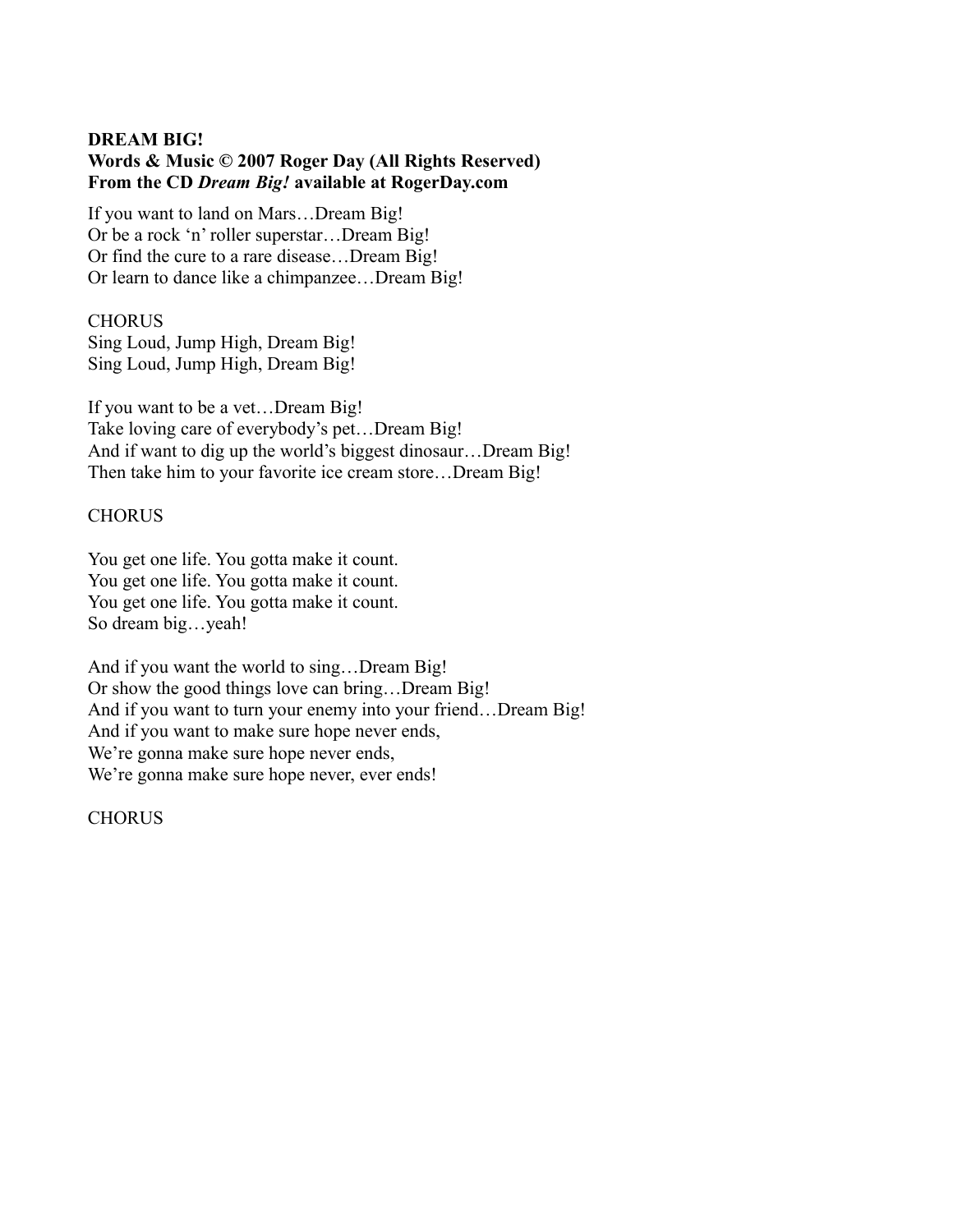## **MBLE IN THE JUNGLE (THE ELEFUNK SONG) Words & Music © 2007 Roger Day (All Rights Reserved) From the CD** *Dream Big!* **available at RogerDay.com**

The elephants in Borneo They're ready for their jungle show See them lift their heavy feet They're stepping to the jungle beat They wave their trunks up in the air They wave 'em like they just don't care They shake the trees shake the ground With their funky jungle sound

**CHORUS** Rumble, Rumble in the Jungle (Everybody do the Elefunk - You gotta stomp your feet and wave your trunk)

Don't be nervous don't be shy You can do it if you try It's so easy you can learn To be a funky pachyderm

#### **CHORUS**

Everybody get  $low - in$  the Borneo

Everybody get real low – in the Borneo (Here we go...)

Everybody do the elefunk - you gotta stomp your feet & wave your trunk Everybody do the elefunk - you gotta stomp your feet & wave your trunk Everybody do the elefunk - you gotta stomp your feet & wave your trunk Everybody do the elefunk - you gotta stomp your feet & wave your trunk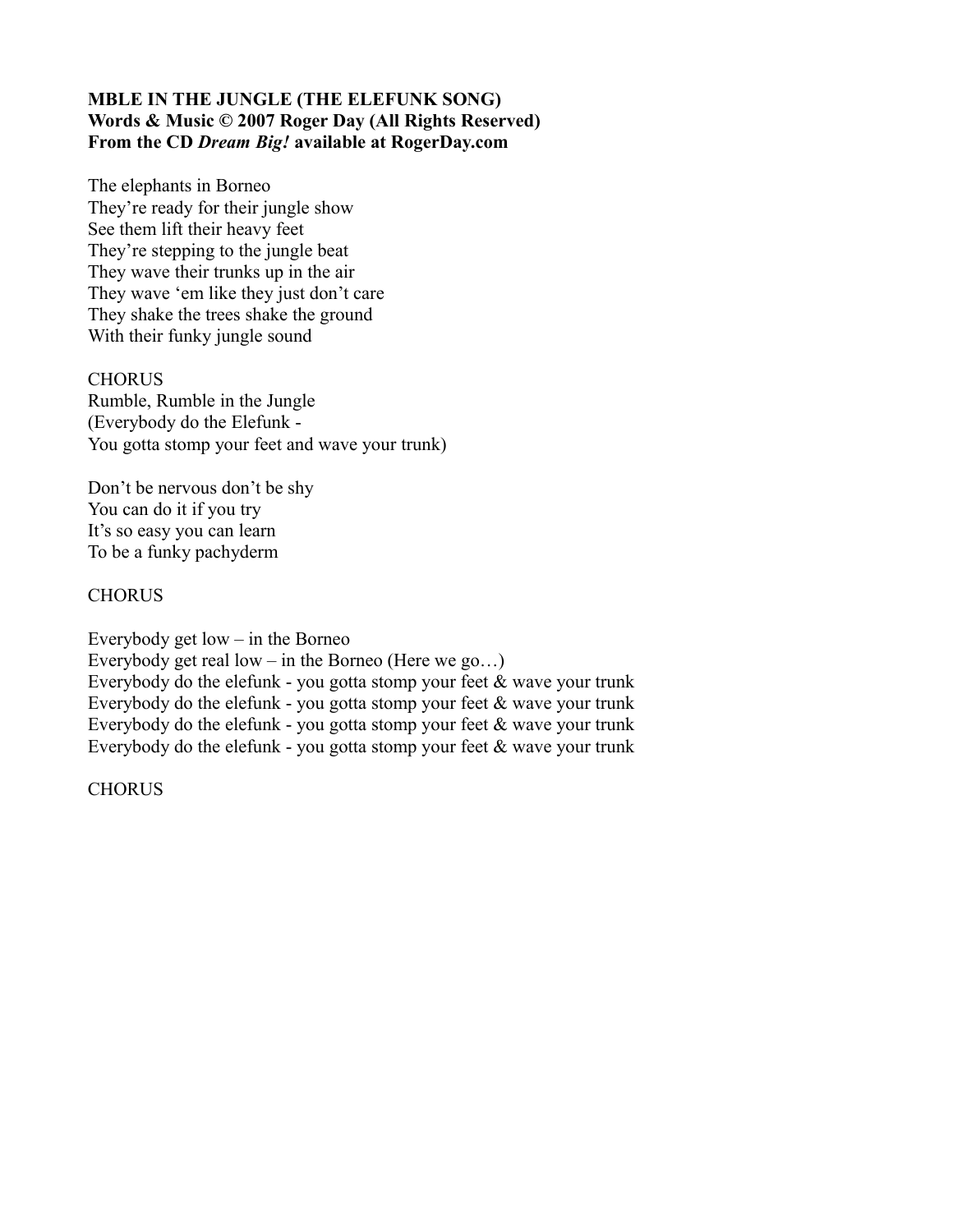# **ZACHARY HATED BUMBLEBEES Words & Music © 2007 Roger Day (All Rights Reserved) From the CD** *Dream Big!* **available at RogerDay.com**

#### **CHORUS**

Zachary Hated Bumblebees He never liked to see 'em flying Zachary he would always flee Whenever there was one near by him He was scared that he would get stung Just because he epidermis was young

Me and my friend Zach - we were playing hackey sack Having lots of fun no doubt When a buzzing sound up above the ground Made Zach begin to scream and shout He said, "There's one thing that I fear. And now that thing's right next to my ear!"

So Zachary scrambled up the tree Hoping maybe that would work But in a sneak attack one landed on his back And Zach began to go berserk He said, "It's been nice to know you my friend!" And then he jumped right off of the limb

#### **CHORUS**

Well, I stood and stared as he tumbled through the air Thinking, "This is gonna really hurt." But there was one last limb between the ground and him It caught the collar of his shirt He wiped his brow and said, "Phew, that was close!" But then a you-know-who landed right on his nose

He crossed his eyes and he said, "I'm gonna die!" And he did a little shimmy shake That's when I heard a snap - a creak...and then a crack! As the entire limb began to break Everything was quiet…except for Zachary's scream (!!!) I waited for the splat - but instead of that He did a little twist - and then a double flip And he landed safely on his trampoline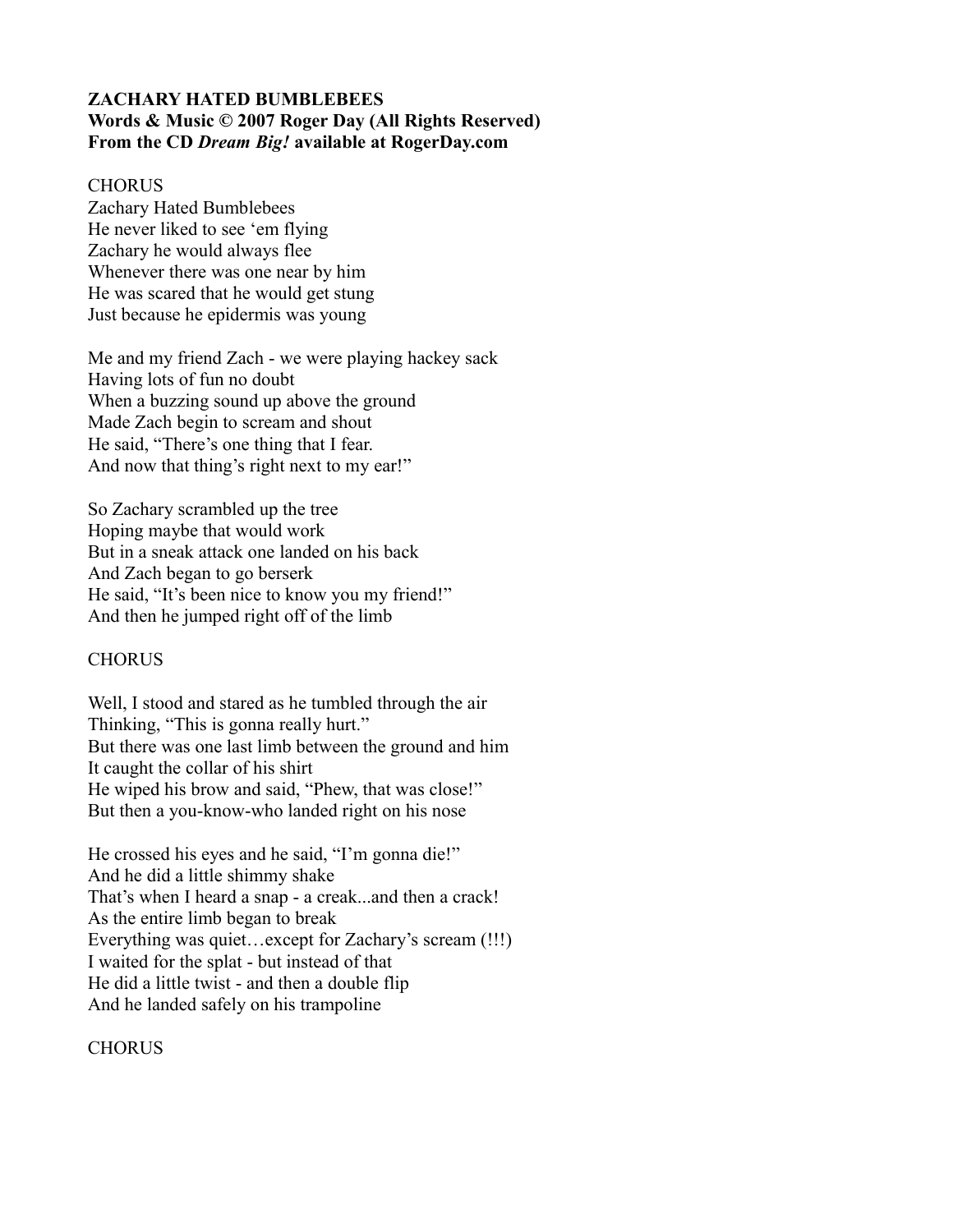#### **I LIKE YAKS Words & Music © 2007 Roger Day (All Rights Reserved) From the CD** *Dream Big!* **available at RogerDay.com**

Aummm, B'Aummm (Chikiti Cha) Aummm, B'Aummm (Chikiti Cha)

Big fat and furry they're never in a hurry They always like to wanda with the Dalai Lama

#### CHORUS

As a matter of fact, Jack. I Like Yaks! Big and black, making tracks, carrying a Sherpa's pack, yak

Thin air never hurt 'em they're the perfect beast of burden If the place you want to get to is Everest or K2

# **CHORUS**

Aummm, B'Aummm (Chikiti Cha) Aummm, B'Aummm (Chikiti Cha)

Yeah, they're the major players throughout the Himalayas All the hip Nepalese drink their milk and eat their cheese

# **CHORUS**

Early in the morning (Yak Yak Yak) I start singing this song (Yak Yak Yak) Then my brother and my sister (Yak Yak Yak) They start singing along (Yak Yak Yak) Yeah, we sing it as we travel (Yak Yak Yak) All the way to Tibet (Yak Yak Yak) We're gonna search until we find one (Yak Yak Yak) Then bring it home as a pet (Yak Yak Yak) Then we'll put it in the backyard (Yak Yak Yak) And start yakking everyday (Yak Yak Yak) Invite all the neighbors over (Yak Yak Yak) So all of them can hear me say (Yak Yak Yak) Come on everybody (Yak Yak Yak) Come on and raise your voice (Yak Yak Yak) It's a yak revolution (Yak Yak Yak) For every girl and every boy (Yak Yak Yak)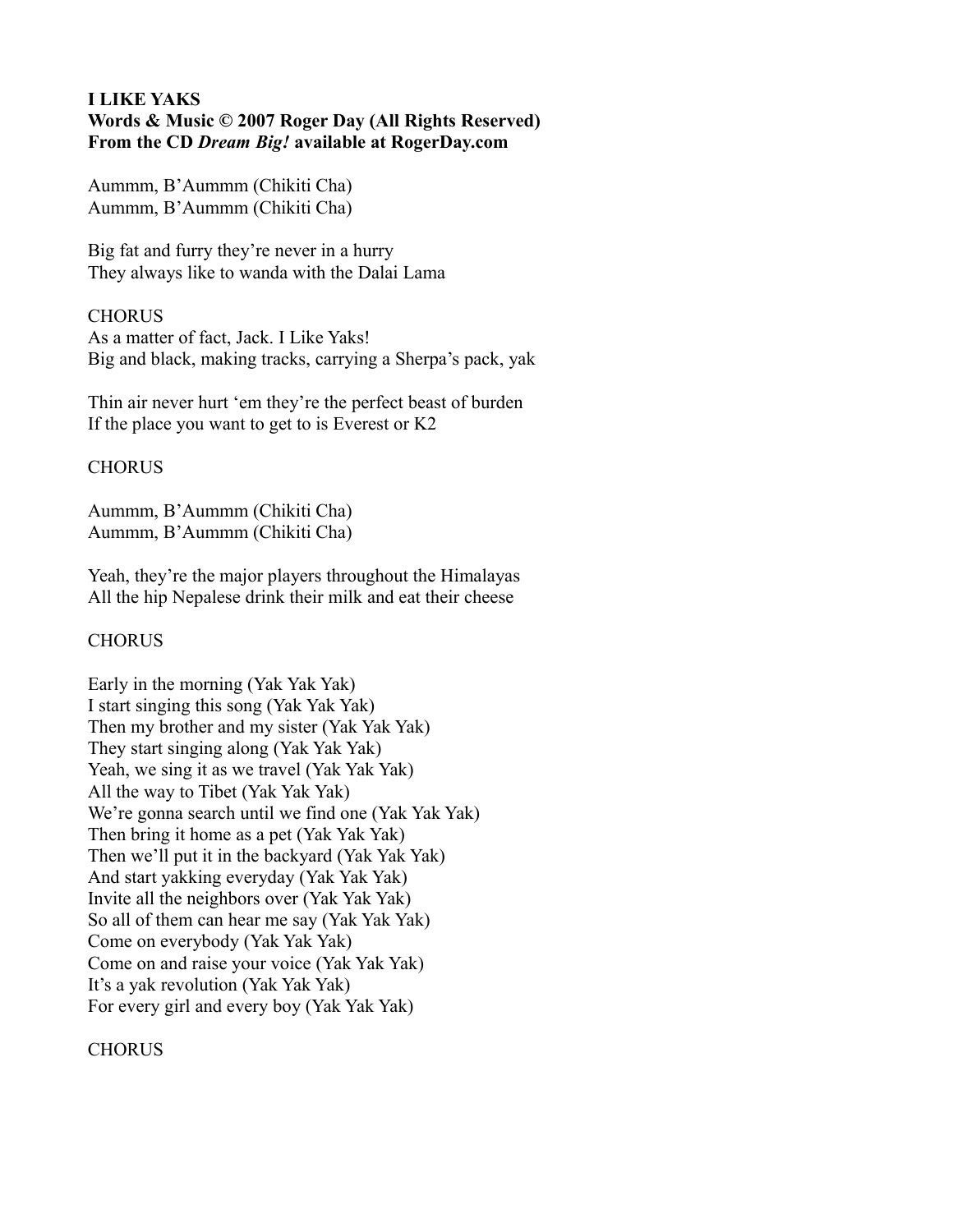## **ROLY POLY Words & Music © 2007 Roger Day (All Rights Reserved) From the CD** *Dream Big!* **available at RogerDay.com**

I was born in Birmingham Smack dab in the middle of Alabam' Where the hills are filled with iron ore But for a kid there was so much more

I'd kick over a rock with my big toely I'd say "Looky there Mama. It's a Roly Poly!"

Ready…*Ready!*...1, 2, 3, 4

**CHORUS** Roly Poly Roly Poly Roly Poly Roly Poly

The summers there get burning hot You don't feel like doing Bo Diddley squat Yeah, you try to sneak inside your house But your Mama says, "It's pretty, now go back out!"

You kick over a rock with your big toely You say, "Looky there Mama. It's a Roly Poly!"

Ready…*Ready!*...1, 2, 3, 4

**CHORUS** 

Some people call 'em doodle bugs When you drop 'em into the bottom of your little brother's milk jug They're in your garden. They're in your yard Look around. It's not hard

You're gonna find 'em where the dirt is cool Don't smush 'em that's they only rule Look a little bit like an armadillo digging up the sod They're the mighty, mighty isopods!

Ready…*Ready!*...1, 2, 3, 4

**CHORUS**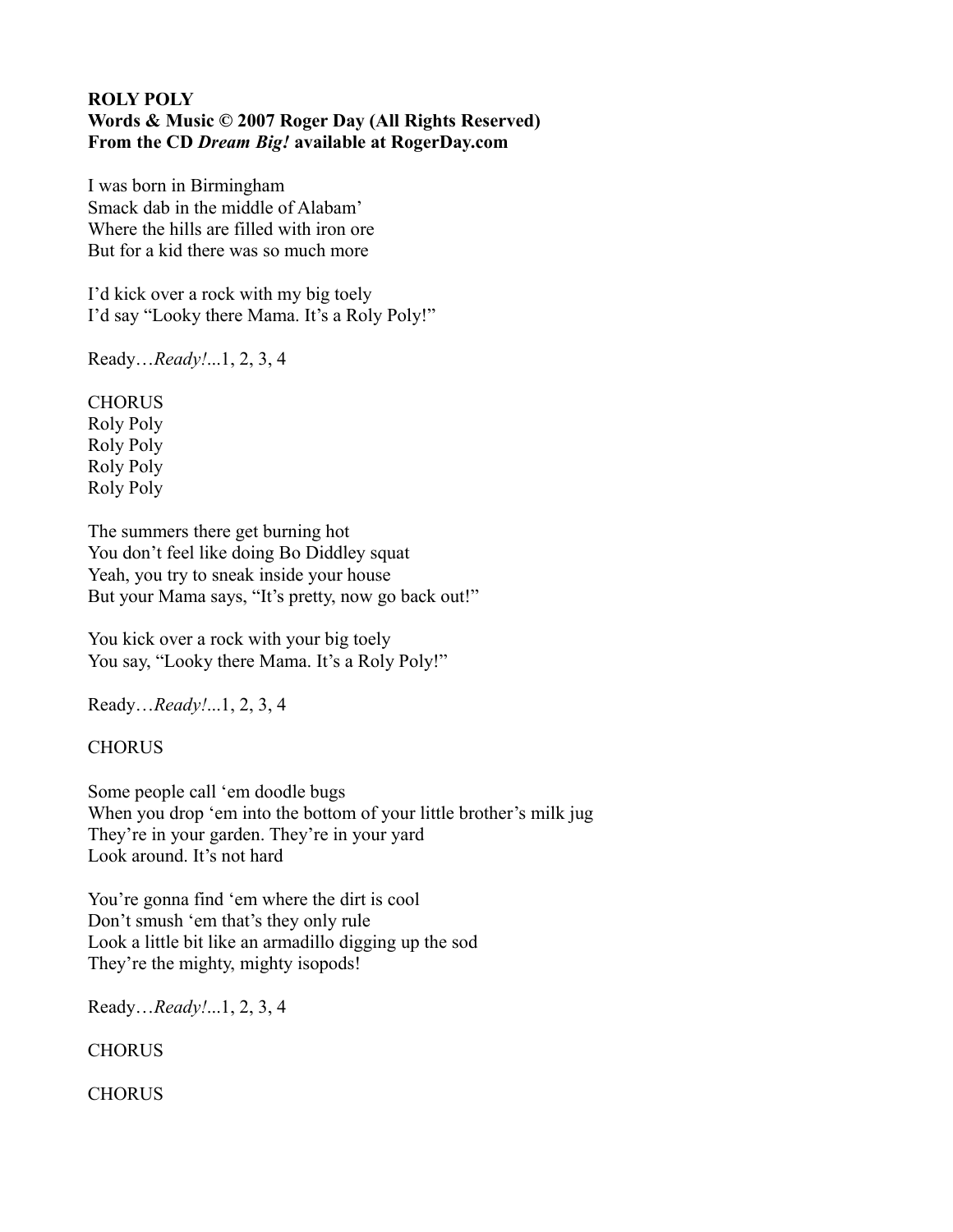#### **UNO, DOS, TRES Words & Music © Roger Day (All Rights Reserved) From the CD** *Dream Big!* **available at RogerDay.com**

Uno, dos, tres, cuatro, cinco, seis, siete, ocho, nueve, diez

Hola, Hello! Hola, Hello! Hola, Hello! Singing, "How do you do?"

Uno, dos, tres, cuatro, cinco, seis, siete, ocho, nueve, diez

Hola, Hello! Hola, Hello! Hola, Hello! Singing, "How do you do?"

Hola, Hello! Hola, Hello! Hola, Hello! Singing, "How do you do?"

Uno, dos, tres, cuatro, cinco, seis, siete, ocho, nueve, diez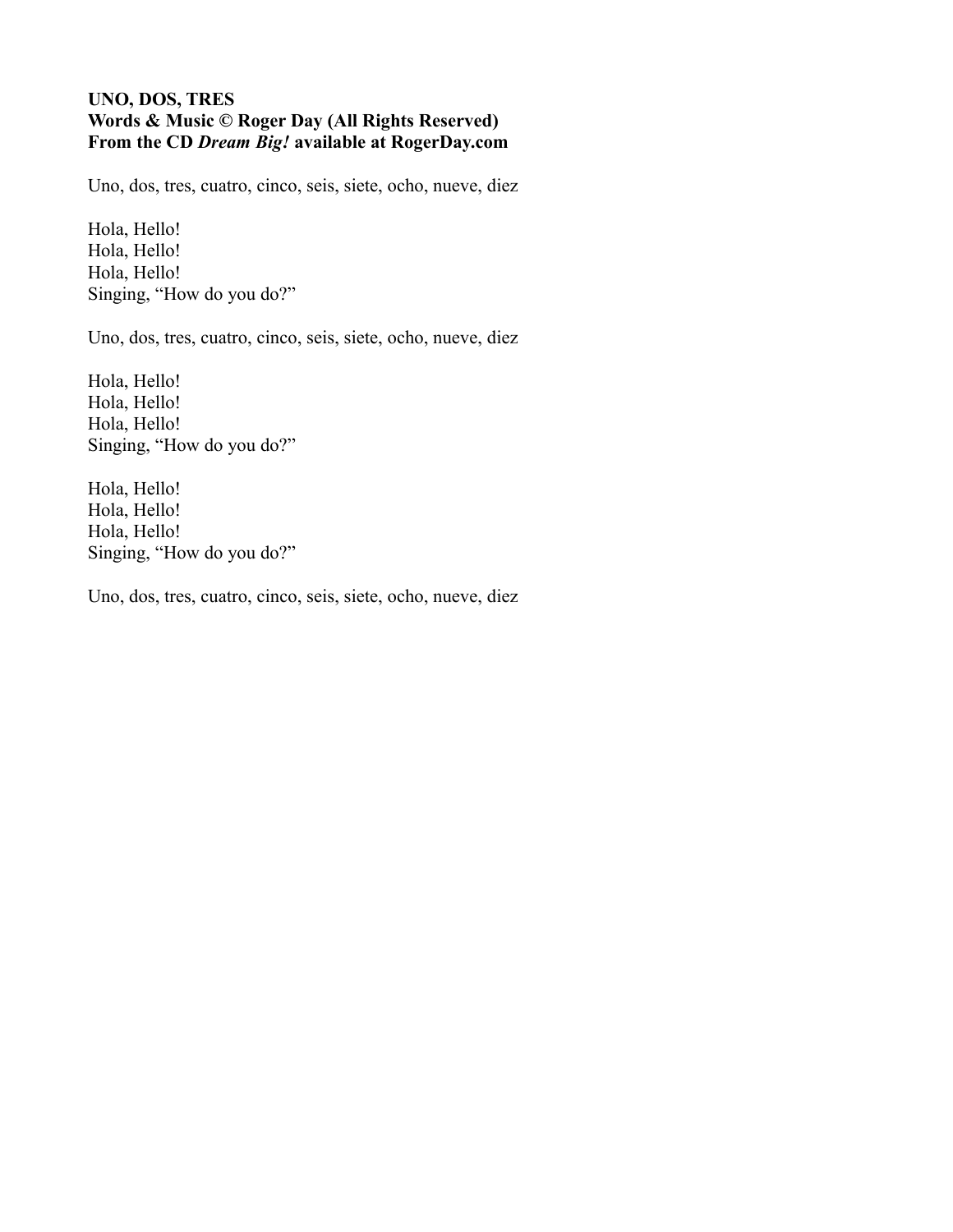## **TURN OFF THE TV! Words & Music © Roger Day (All Rights Reserved) From the CD** *Dream Big!* **available at RogerDay.com**

Turn off the television take a look around With your feet to the sky both feet on the ground You're living in a world that's three-dimensional Drink it all up till your heart gets full

#### **CHORUS**

Turn it off. Turn off the Television. (Turn off the TV!) Turn it off. Turn off the Television. (Turn off the TV!)

Atari, Xbox, Super Mario\* If they've got pixels man they gotta go Plant yourself a garden grow your lunch Raise a bunch of vegetables and take a big munch

# **CHORUS**

Philo Farnsworth working in his field He got an idea that was so unreal It popped in his head when he was only fourteen Pictures talking on a screen But he never could have known what would happen after that Couch Potatoes getting fat Everybody up before you get French-fried Open up the door and go outside!

# **CHORUS**

\* Gaming names, brands, products, trademarks, and persons mentioned in this song are used for context purposes only. Marks are the property of their respective trademark owners. None of these trademark holders or persons mentioned are affiliated with Johnanna Lee Music or Roger Day Productions. Marks and names used here are not intended to suggest sponsorship or endorsement of any type.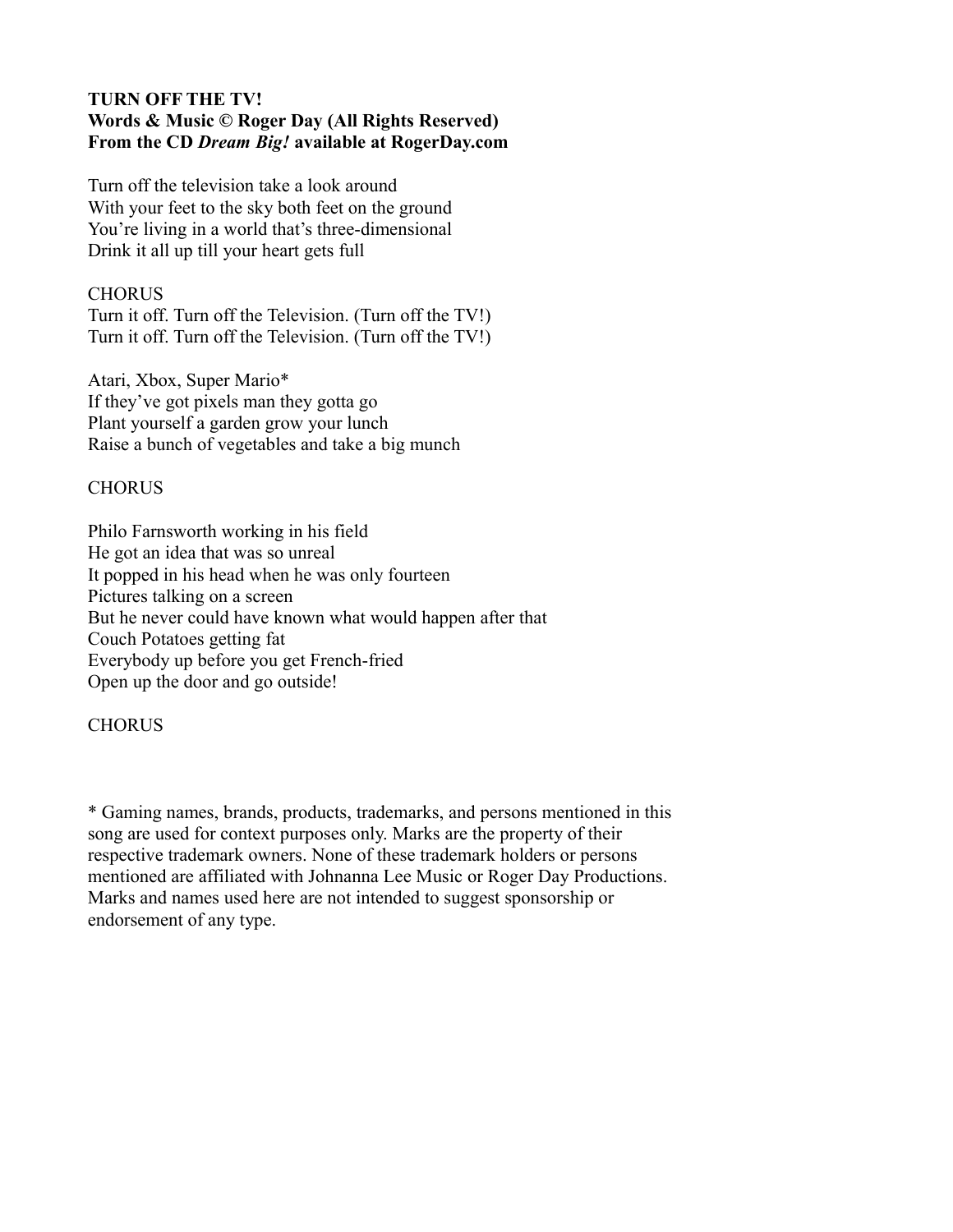#### **HELLO SUNSHINE! Words & Music © 2007 Roger Day (All Rights Reserved) From the CD** *Dream Big!* **available at RogerDay.com**

Hello Sunshine shining on me Over the rooftops free as a breeze Hello Sunshine what can I say Nothing's gonna keep me smiling today

It's time to get up it's time to rise We've gotta wipe the sleepy, sleep right out of our eyes Open up the window stretch your muscles out you Just can't help it got to sing and shout

Hello Sunshine shining on me Over the rooftops free as a breeze Hello Sunshine what can I say Nothing's gonna keep me smiling today

It's time to head 'em up yeah, it's time to move We're gonna catch a little bit of that a.m. groove March, march, march in our own parade Till it's finally time to stop in the evening shade

Hello Sunshine shining on me Over the rooftops free as a breeze Hello Sunshine what can I say Nothing's gonna keep me smiling today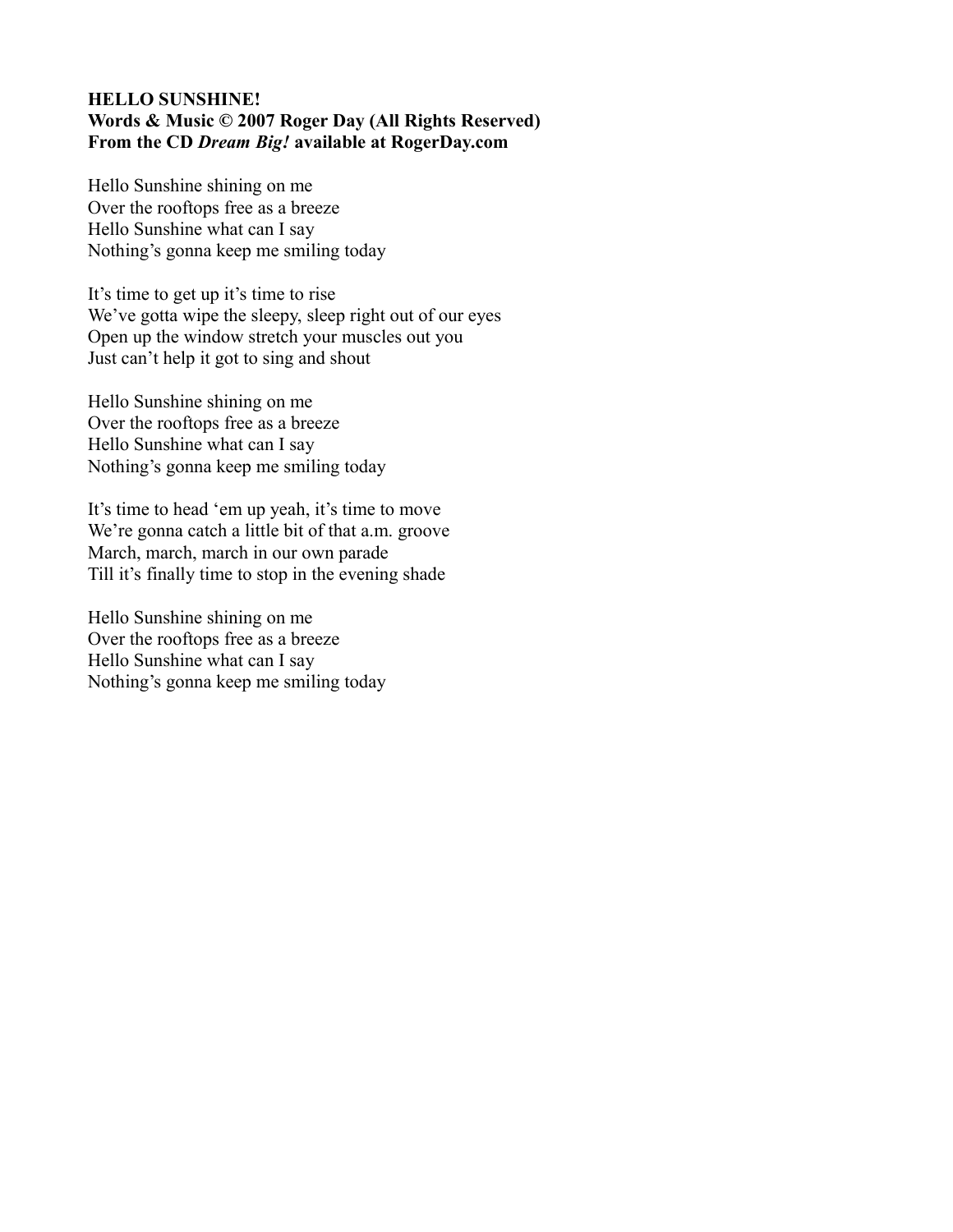# **ZOE'S WORLD Words & Music © 2007 Roger Day (All Rights Reserved) From the CD** *Dream Big!* **available at RogerDay.com**

Zoe is the girl with the big imagination She's living in a world of her very own creation In the backyard she's the queen Of lands that nobody else has seen

## **CHORUS**

Zoe's World we're living in the middle of Zoe's World we're living in the middle of Zoe's World we're living in the middle of Zoe's World

She pretends the grass is an undiscovered ocean That she's gotta get across with her bottle of potion Made out of nandina berries and holly leaves To cure the prince of his rare disease

#### **CHORUS**

I wonder what she'll do when grows up someday Will she create a world where we all find a new way To plant a seed or to make a friend Where a girl's imagination never ends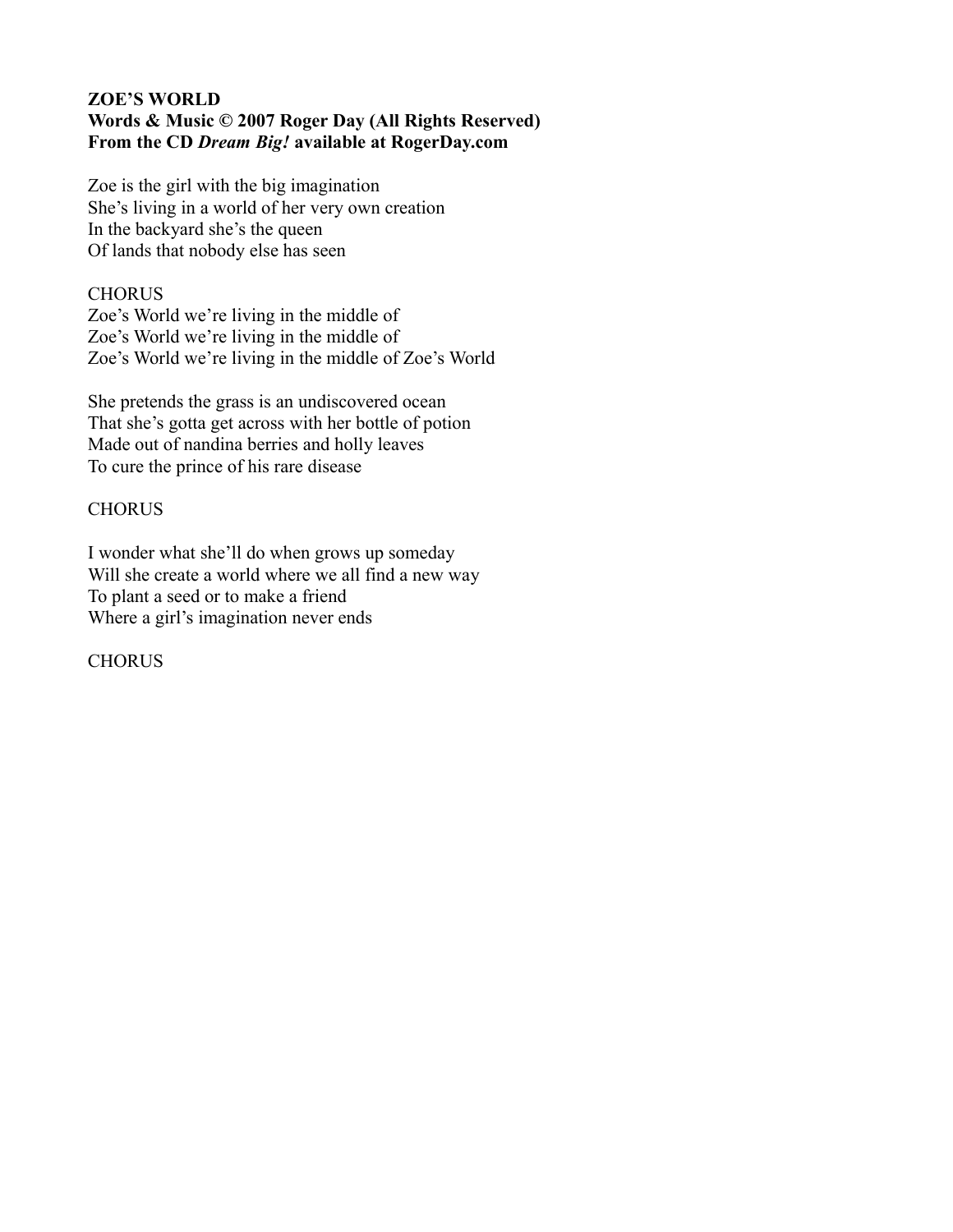# **HAPPY HIPPOS HOPPING Words & Music © 2007 Roger Day (All Rights Reserved) From the CD** *Dream Big!* **available at RogerDay.com**

They hop on one foot and then the other While blowing kisses at their father and their mother

They're happy so happy they hop all day

They're smiling big smiles and that's why I say…

**CHORUS** Happy Hippos Hopping Spinning, laughing, never stopping I don't know why they hop to the sky Everywhere around there are hippos high up off the ground Without a care up in the air

They hop in rivers in shallow waters

While one eye watches for the crocodile's young daughter

They're happy so happy they hop all day They're smiling great big hippo smiles that's why I say...

# **CHORUS**

They're happy so very happy they hop all day They're smiling great big hippo smiles that's why I say...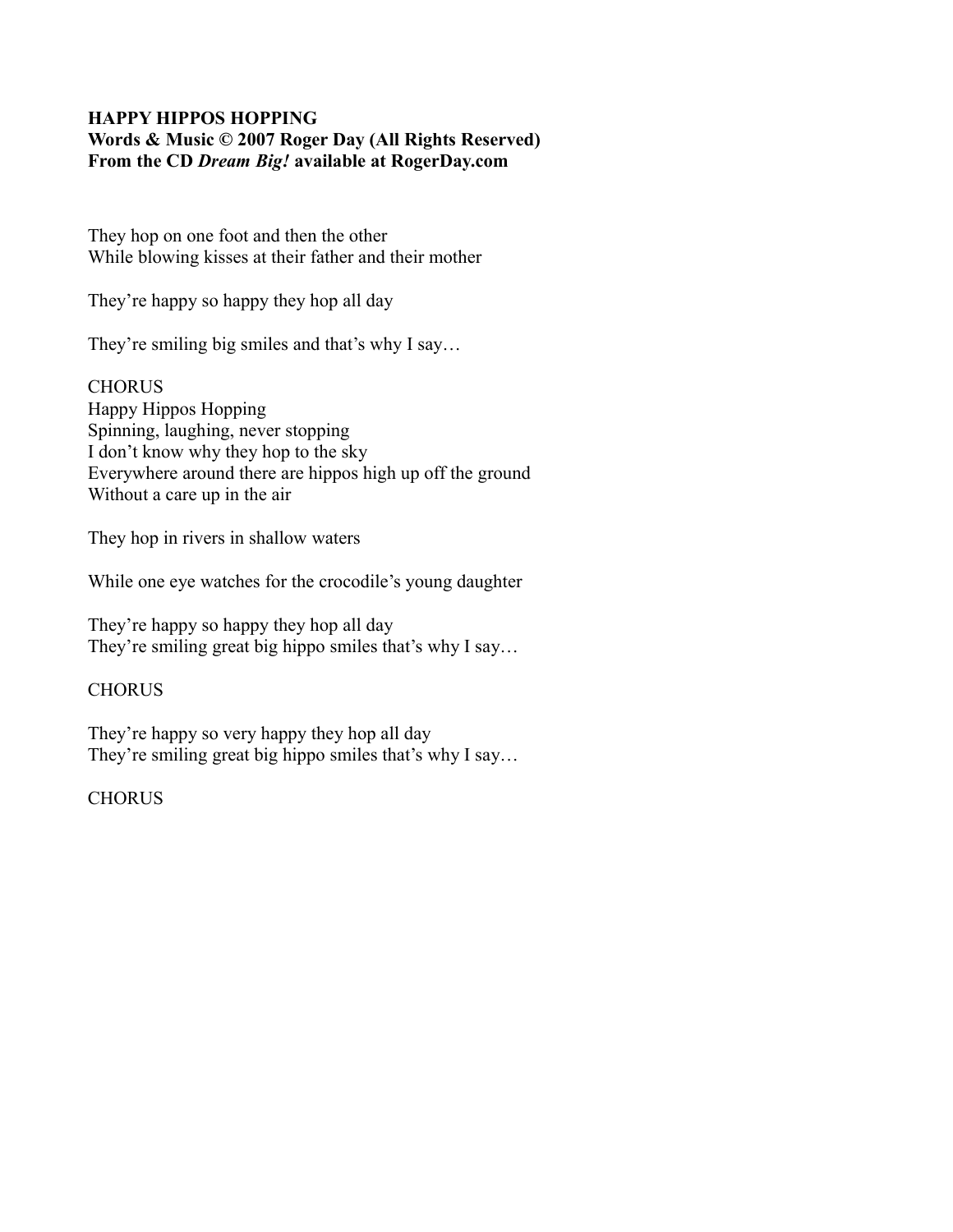## **LIFE IS A MIRACLE Words & Music © 2007 Roger Day (All Rights Reserved) From the CD** *Dream Big!* **available at RogerDay.com**

*Thy Life is a Miracle. Speak yet Again. -William Shakespeare*

*"Die lewe is 'n wonderwerk"!*

I did not know my heart's true size Until I looked into your eyes I think I finally understand

Life is a Miracle

I was sad as sad can be There was a dark cloud hanging over me But now the secret's been revealed And I know how the angels feel

Life is a Miracle

Eyes on the prize I was heading to the pinnacle Looking out for number one an original Mr. Cynical Climbing to the tip top never gonna stop - I did not need a thing Then you came along and you rocked my world My little baby boy and my little baby girl And now you hear me sing Everybody in the whole world is gonna hear me sing!

# **CHORUS**

World Voices; (Intro) Mia Pretorius – Afrikaan; (Outro in order) Talah Allous – Arabic; Elizabeth Yang – Chinese; Agata Martin – Czech; Paul Taylor – Australian; ; Sohini Das – Bengali; Mildred Day (Hi Mom!) – Latin; Art Muedas – Spanish; Anika Nentwig – German; Kobie Pretorius – Afrikaan; Jacob Farmer – Hebrew; Candy Katera – Lingala; Adam Powlowski – Polish; Loic Werbrouck – French; Jim Day (Hi Dad!) – Southern; Max Crawford – Russian; James Kim – Korean; Nagham Antwan – Arabic; Anna Nentwig – German; Laurel Rottman-Yang – Chinese; Susmita Das – Bengali; John Green, Jr. (Scoutmaster BSA Troop 137) – Franklinese; Sam Farmer – Hebrew; Lillian Kambu – Lingala; Lillie Meudas – Spanish; Jakub Martin – Czech; Cedric Werbrouck – French; Margit Nentwig – German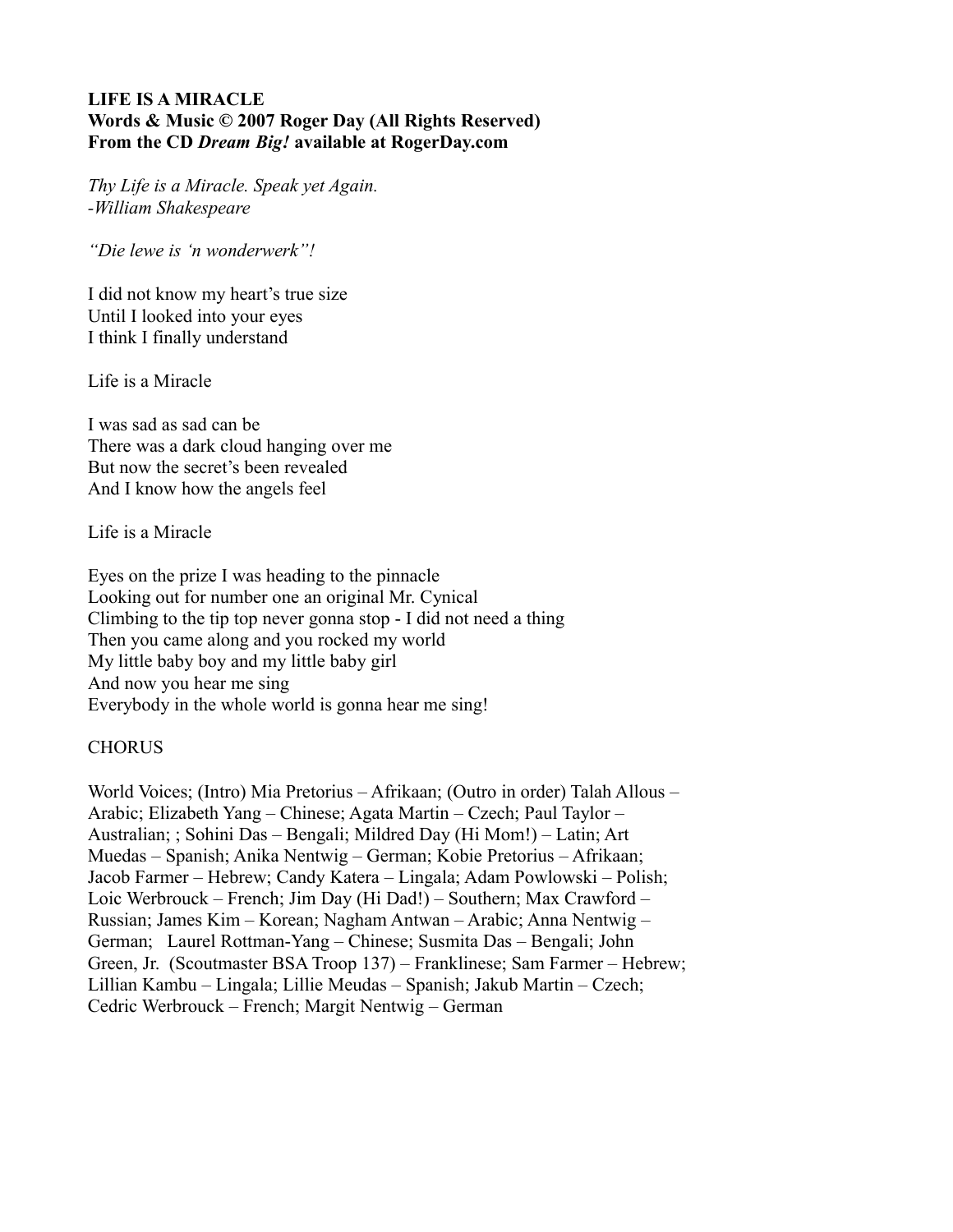### **I LOVE YOU (MORE THAN MY SHOE) Words & Music © 2007 Roger Day (All Rights Reserved) From the CD** *Dream Big!* **available at RogerDay.com**

I love you. Yes, you. Darling, I do. Love you. More than my shoe. PeeYew! I Love You.

And if I had a falling star to call my own I would call you up on the telephone And I would say egg-zak-a-lak-a-ly this There's not another wish that I could wish That could make me feel like this…

I love you. Yes, you. Darling do. Love you. More than my shoe. Pee-Yew! I love you. I love you. I love you. Honest, forever and truly in love with you!